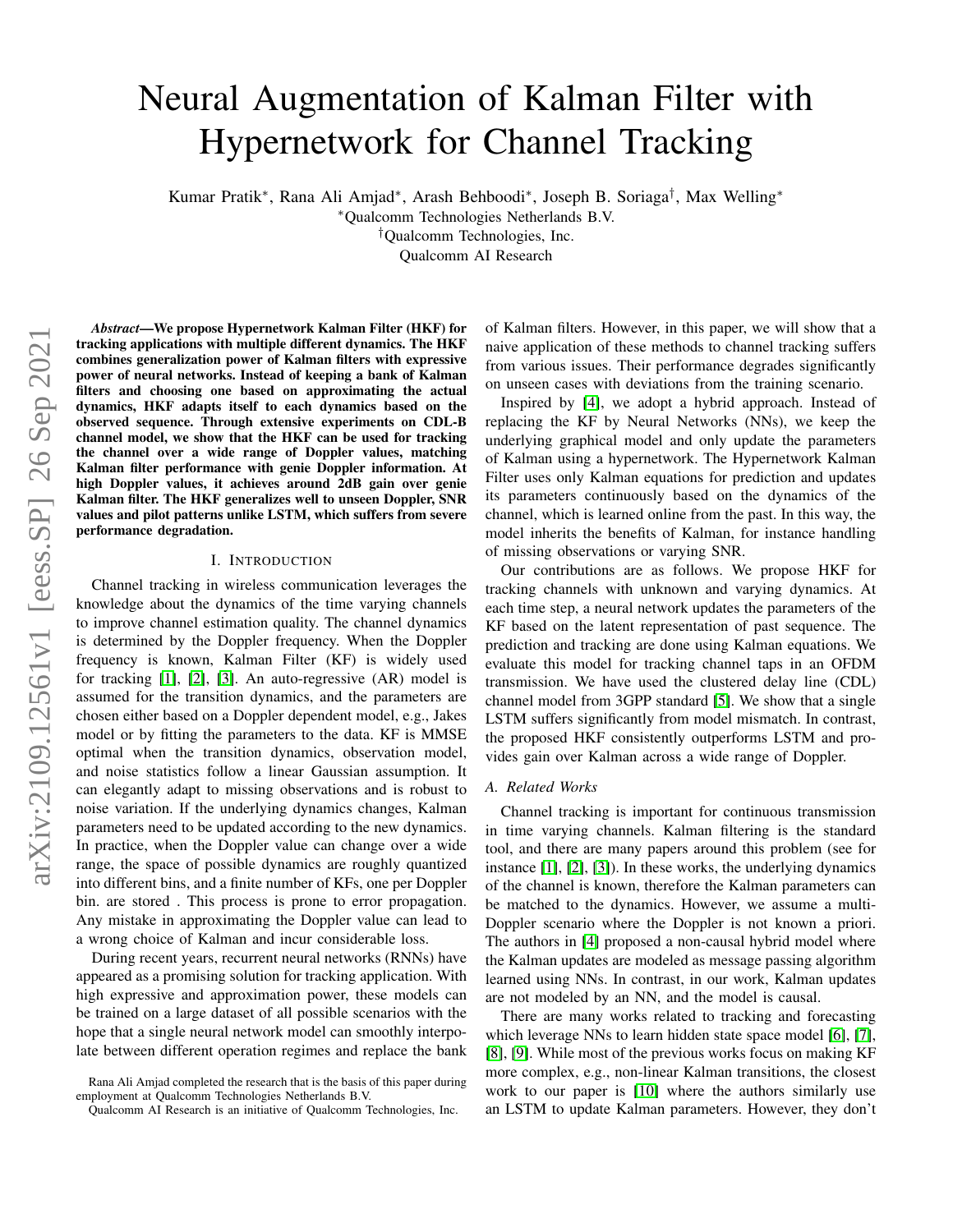have missing observations in the training sequence. During inference they deal with missing observation by assuming that there are always some covariates available that are correlated with the observation. This is not the case in wireless communication. Between pilot transmissions, there is no covariate observation available.

## II. PROBLEM SETUP

Consider an OFDM system with  $N$  sub-carriers. The communication spans over  $T$  consecutive OFDM symbols. At OFDM symbol t, the source signal  $x_t \in \mathbb{C}^N$  is modulated over  $N$  sub-carriers using IFFT operation and is transmitted after cyclic prefix (CP) addition. We assume that CP is long enough to remove Intersymbol Interference (ISI). However, the channel is changing in time with a Doppler frequency  $f_d$ . We assume a multi Doppler scenario where the Doppler frequency can differ from one scenario to another. The channel is estimated using known pilot OFDM symbols at some intervals. The pilots are transmitted once every  $T_p$  OFDM symbols. We assume that known QPSK symbols are modulated over all subcarriers in each pilot OFDM symbols. The channel at time  $t$ is denoted by  $h_t \in \mathbb{C}^N$ . The estimated channel solely based on the pilot at time t is denoted by  $o_t$  given as

$$
o_t = h_t + r_t, \tag{1}
$$

where  $r_t$  is the additive noise with the covariance matrix  $R_t$ .

The goal is to track the channel between pilot transmissions and also use past information to improve the estimated channel from pilots. The final estimated channel at time  $t$  is denoted by  $\hat{h}_t$ . The error for each instance is measured using Normalized Square Error (NSE) defined as:

<span id="page-1-3"></span>
$$
NSE(t) = \frac{\|\hat{\boldsymbol{h}}_t - \boldsymbol{h}_t\|_2^2}{\|\boldsymbol{h}_t\|_2^2}
$$
 (2)

The final reported error is the average NSE, namely Mean Normalized Square Error (MNSE). Two remarks are in order. First, to reduce the dimension, we track the channel in time domain in our experiments. Second, although we have considered SISO channels, the method can be easily extended to MIMO channels.

## *A. Kalman based Channel Tracking*

We start by presenting Kalman filter based solution to this problem. For details of Kalman equations, we refer to classical textbooks like [\[11\]](#page-6-10). We use AR models for the transition dynamics of  $h_t$ . Particularly, we use AR(2) Kalman equations given by:

$$
\begin{pmatrix} h_t \\ h_{t-1} \end{pmatrix} = F_t \begin{pmatrix} h_{t-1} \\ h_{t-2} \end{pmatrix} + \begin{pmatrix} q_t \\ 0 \end{pmatrix}, \tag{3}
$$

$$
\begin{pmatrix} \boldsymbol{o}_t \\ \boldsymbol{o}_{t-1} \end{pmatrix} = \boldsymbol{H}_t \begin{pmatrix} \boldsymbol{h}_t \\ \boldsymbol{h}_{t-1} \end{pmatrix} + \begin{pmatrix} \boldsymbol{r}_t \\ \boldsymbol{r}_{t-1} \end{pmatrix} . \tag{4}
$$

The matrix  $F_t$  models the transition dynamics, and  $H_t$  models the observation matrix. For AR(2)-Kalman based channel tracking, we have:

$$
\boldsymbol{F_t} := \begin{pmatrix} \boldsymbol{F_1^t} & \boldsymbol{F_2^t} \\ \boldsymbol{I} & \boldsymbol{0} \end{pmatrix}, \boldsymbol{H_t} := \boldsymbol{I}.
$$

The vector  $q_t$  is the process noise with the covariance matrix  $Q_t$ . By  $\tilde{Q}_t$ , we denote the covariance matrix of the total noise vector in equation [3.](#page-1-0) The covariance matrix of total observation noise  $(r_t \rvert r_{t-1})^T$  is denoted by  $\tilde{R}_t$ . Note that by assuming  $F_2^t = 0$ , we get the AR(1) model.

Kalman updates can be computed using equation [3](#page-1-0) and equation [4.](#page-1-1) We have to consider two cases for channel estimation, first for information symbols where no observation is given, and next, for pilot symbols where the observation  $o<sub>t</sub>$  is present. At time t, we have access to previous estimates  $\hat{h}_{t-1}$  $\hat{h}_{t-1}$  $\hat{h}_{t-1}$  and  $\hat{h}_{t-2|t-1}$  and the covariance matrix of the estimate  $\binom{\hat{\bm{h}}_{t-1}}{\hat{\bm{h}}_{t-2|t-1}}$ denoted by  $\Sigma_{t-1|t-1}$ . When no observation, i.e., no pilot is available at time  $t$ , the estimated channel is equal to:

$$
\begin{pmatrix} \hat{\mathbf{h}}_t \\ \hat{\mathbf{h}}_{t-1|t} \end{pmatrix} = \mathbf{F}_t \begin{pmatrix} \hat{\mathbf{h}}_{t-1} \\ \hat{\mathbf{h}}_{t-2|t-1} \end{pmatrix} . \tag{5}
$$

Note that with AR(2)-model,  $\hat{h}_{t-1|t}$  is simply equal to  $\hat{h}_{t-1}$ . When the observation  $o_t$  is available, the estimated channel  $\hat{h_t}$  is given recursively by Kalman updates:

$$
\begin{pmatrix} \hat{\boldsymbol{h}}_t \\ \hat{\boldsymbol{h}}_{t-1|t} \end{pmatrix} = \boldsymbol{F}_t \begin{pmatrix} \hat{\boldsymbol{h}}_{t-1} \\ \hat{\boldsymbol{h}}_{t-2|t-1} \end{pmatrix} + \boldsymbol{K}_t \boldsymbol{y}_t, \tag{6}
$$

where  $K_t$  and  $y_t$  are respectively the Kalman gain and the Kalman innovation. The Kalman innovation is given by:

$$
\boldsymbol{y}_t = \begin{pmatrix} \boldsymbol{o}_t \\ \boldsymbol{o}_{t-1} \end{pmatrix} - \boldsymbol{H}_t \boldsymbol{F}_t \begin{pmatrix} \hat{\boldsymbol{h}}_{t-1} \\ \hat{\boldsymbol{h}}_{t-2|t-1} \end{pmatrix} . \tag{7}
$$

The Kalman gain is recursively computed from the estimate covariance matrix of last time step denoted by  $\Sigma_{t-1|t-1}$ .

$$
\boldsymbol{K}_t = \boldsymbol{\Sigma}_{t|t-1} \boldsymbol{H}_t^H (\boldsymbol{H}_t \boldsymbol{\Sigma}_{t|t-1} \boldsymbol{H}_t^H + \tilde{\boldsymbol{R}}_t)^{-1},\tag{8}
$$

where  $\Sigma_{t|t-1} = F_t \Sigma_{t-1|t-1} F_t^H + \tilde{Q}_t$ . The estimate covariance matrix at time t,  $\Sigma_{t|t}$  is given by  $\Sigma_{t|t-1}$  if there is no new observation. Otherwise,  $\Sigma_{t|t}$  is given by  $(I - K_t H_t) \Sigma_{t|t-1}$ . For AR(2) model, we use the assumption that  $H_t = I$ , which simplifies the above equations. These equations can be recursively computed with known  $(F_1^t, F_2^t, Q_t, R_t)$  for all t. In this paper, since the ground truth channel is known in training time, Kalman parameters can be obtained by a simple linear regression. For multi Doppler case, KF parameters should be chosen according to the actual Doppler. This requires keeping a bank of KFs at hand with an additional Doppler estimation unit. In this paper, we assume that the Doppler range is divided into finite bins with one KF per bin. We assume that Doppler frequency is known for choosing the correct bin. We refer to this approach as Binned Kalman Filter (BKF). For each bin, the parameters of the KF is computed over the pre-selected Doppler values in the bin. For example see Table [I.](#page-3-0)

<span id="page-1-2"></span><span id="page-1-1"></span><span id="page-1-0"></span><sup>&</sup>lt;sup>1</sup>Throughout the text,  $h_{s|t}$  means the estimate of  $h_s$  at time t.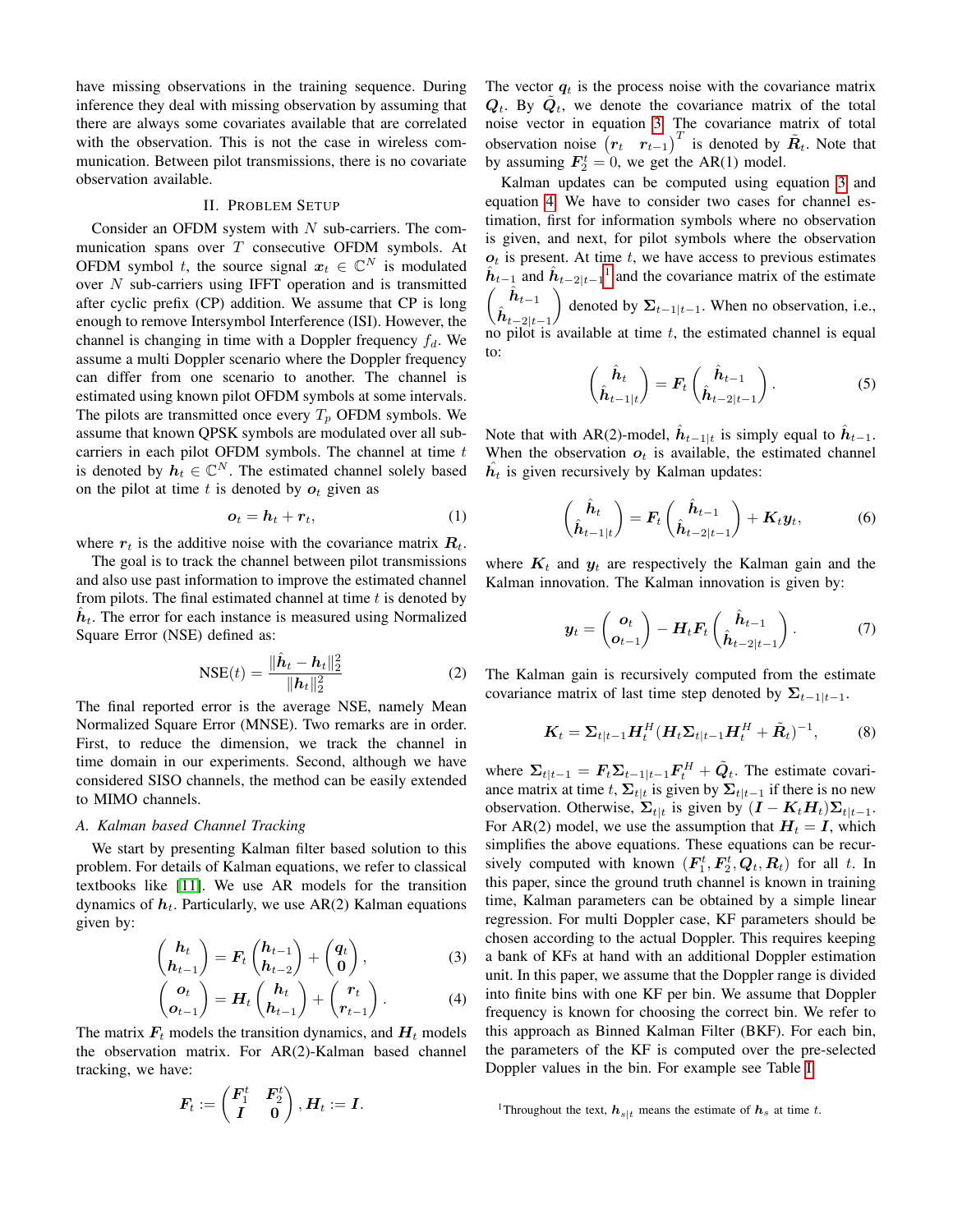## *B. RNN based Channel Tracking*

To avoid the overhead of explicit Doppler estimation and maintenance of a bank of KFs, we can adopt a data driven approach. As an alternative to KF, we can use an RNN for prediction, which is trained over the full range of Doppler values. Therefore, a single model can replace bank of KFs without any need for explicit Doppler estimation. To account for missing observations, we make the RNN predict, at every time step, the current channel estimate  $\hat{h}_t$  and the next observation  $\hat{\boldsymbol{o}}_{t+1}$ . In case of missing observation, the RNN can take this synthetic estimated observation  $\hat{o}_{t+1}$  as input. We use the real observation  $o_{t+1}$  whenever it is present. We define  $\tilde{o}_t$  as follows:

<span id="page-2-0"></span>
$$
\tilde{o}_t = \begin{cases} o_t & \text{observation is present} \\ \hat{o}_t & \text{missing observation} \end{cases}
$$
 (9)

The recurrent iterations of the RNN is given by:

$$
z_t = \text{RNN}(z_{t-1}, \hat{\boldsymbol{h}}_{t-1}, \tilde{\boldsymbol{o}}_t)
$$
 (10)

$$
\hat{\boldsymbol{h}}_t, \hat{\boldsymbol{o}}_{t+1} = \text{MLP}(\boldsymbol{z}_t)
$$
\n(11)

where,  $z_t$  represents the state variable of the RNN,  $\hat{h}_t$  represents the channel estimate at time t, and  $\hat{\boldsymbol{o}}_{t+1}$  represents the synthetic observation for time  $t+1$ . The loss function used to train the RNN is given by:

$$
\mathcal{L}_{RNN}(\phi) = \sum_{m=1}^{M} \sum_{t=1}^{T} MSE(\hat{\boldsymbol{h}}_t^m(\phi), \boldsymbol{h}_t^m) + MSE(\hat{\boldsymbol{o}}_t^m(\phi), \boldsymbol{o}_t^m).
$$
\n(12)

Here,  $m$  denotes different the training sample index, and  $t$ denotes the time entries in the sequence.  $T$  represents the sequence length.  $MSE$  is the mean squared error, and  $\phi$ represents the trainable RNN and MLP parameters.

RNNs have properties that are complementary to the KF. Unlike KF, RNNs do not assume any linear or Gaussian constraints on the transition and observation dynamics. Also, the RNNs do not require the evolution dynamics to be stationary as it can learn to extract the time varying dynamics directly from the training data. At the same time, RNNs have their own share of limitations. Like most of the deep learning methods, RNNs are very sensitive to the training data and do not generalize well to the settings other than what it is trained for, which makes them brittle for real world deployment. The RNNs are found to be notoriously difficult to train end-toend due to the infamous exploding and vanishing gradient problem. On the opposite end of the spectrum, KF models time sequences in a very interpretable manner by explicitly depicting the transition model, observation model, and noise model parameters. This elegant structure of KF renders it with properties inexistent in solely NN based solutions, like efficient handling of missing entries in the time sequence and robustness to out of distribution data. As we will see in the section [IV,](#page-3-1) the RNN based tracking scheme fails to achieve performance competitive to the BKF and also faces difficulties in generalization to unseen scenarios. In the next section, we

discuss the technical details of the proposed HKF, which can overcome this problem.

## III. HYPERNETWORK KALMAN FILTER

The proposed HKF complements the flexibility of the RNNs in learning to extract the dynamics from the data with the robustness and interpretability of the KF. We extend the class of evolutionary processes that a KF can model by augmenting it with an RNN. The HKF retains the interpretability of KF and at the same time circumvents the limitations posed by a standalone KF by incorporating an RNN whose parameters are learned from the training data. The HKF consists of a Kalman filter accompanied by an RNN to augment its capabilities. The prediction is still done by Kalman, thereby enjoying robustness and generalization of Kalman. However, Kalman parameters are updated at each time using an RNN based on the process history. A detailed schematic of the HKF is depicted in Fig. [1.](#page-3-2) Below we describe the details of both the constituent units of the HKF: the Kalman filter and the Hypernetwork RNN.

## *A. Kalman Filter*

At the core of HKF lies a classical Kalman filter. The details of Kalman is given in the previous section. As we have seen, a Kalman filter is parameterized completely by the parameter set  $\theta_t := (\bm{F}^t_1, \bm{F}^t_2, \bm{H}_t, \bm{Q}_t, \bm{R}_t)$ . In classical time-stationary KF,  $\theta_t$ is assumed to be the same at each time step which immensely limits the class of evolutionary dynamics it can model. The traditional binning based channel tracking method circumvents this limitation by coarsely binning the bigger set of possible dynamics into subsets and maintaining a different set of KF parameters per bin. In the proposed HKF, the parameters  $\theta_t$ at each time  $t$  are updated by the hypernetwork RNN.

#### *B. Hypernetwork RNN*

As illustrated in Fig. [1,](#page-3-2) at every time step  $t$  the RNN updates the KF parameters  $(\theta_{t+1})$  for the next time step  $t + 1$ . The RNN models the KF parameters in terms of residual around the mean set of parameters  $\theta$ . In other words, the Kalman base parameters are fixed to  $\theta$ , and the RNN provides corrections:

$$
\boldsymbol{z}_t = \text{RNN}(\boldsymbol{z}_{t-1}, \tilde{\boldsymbol{o}}_t), \ \Delta \theta_{t+1} = \text{MLP}(\boldsymbol{z}_t) \tag{13}
$$

$$
\theta_{t+1} = \theta + \Delta\theta_{t+1} \tag{14}
$$

The hidden state of RNN is projected by a single layer MLP (zero hidden layer) to the required dimension which is then recasted into KF parameters domain. Note that  $\tilde{o}_t$  is defined similar to equation [9.](#page-2-0) In case of missing observation  $(o_t)$ , the RNN uses the KF estimate at time t, i.e.,  $\hat{h}_t$  and forward it through the observation process  $(H_t, R_t)$ . This means that the synthetic observation  $\hat{o}_t$  is modeled as a Gaussian random vector with mean value  $H_t \hat{h}_t$  and the covariance  $R_t$ . The synthetic observation is then fed into the RNN. To be able to backpropagate through this sampling process, we use the reparameterization trick [\[12\]](#page-6-11):

$$
\hat{\boldsymbol{o}}_t = \boldsymbol{H}_t \hat{\boldsymbol{h}}_t + \boldsymbol{R}_t^{1/2} \boldsymbol{\varepsilon}, \ \boldsymbol{\varepsilon} \sim \mathcal{N}(0, \mathbb{I}_n) \tag{15}
$$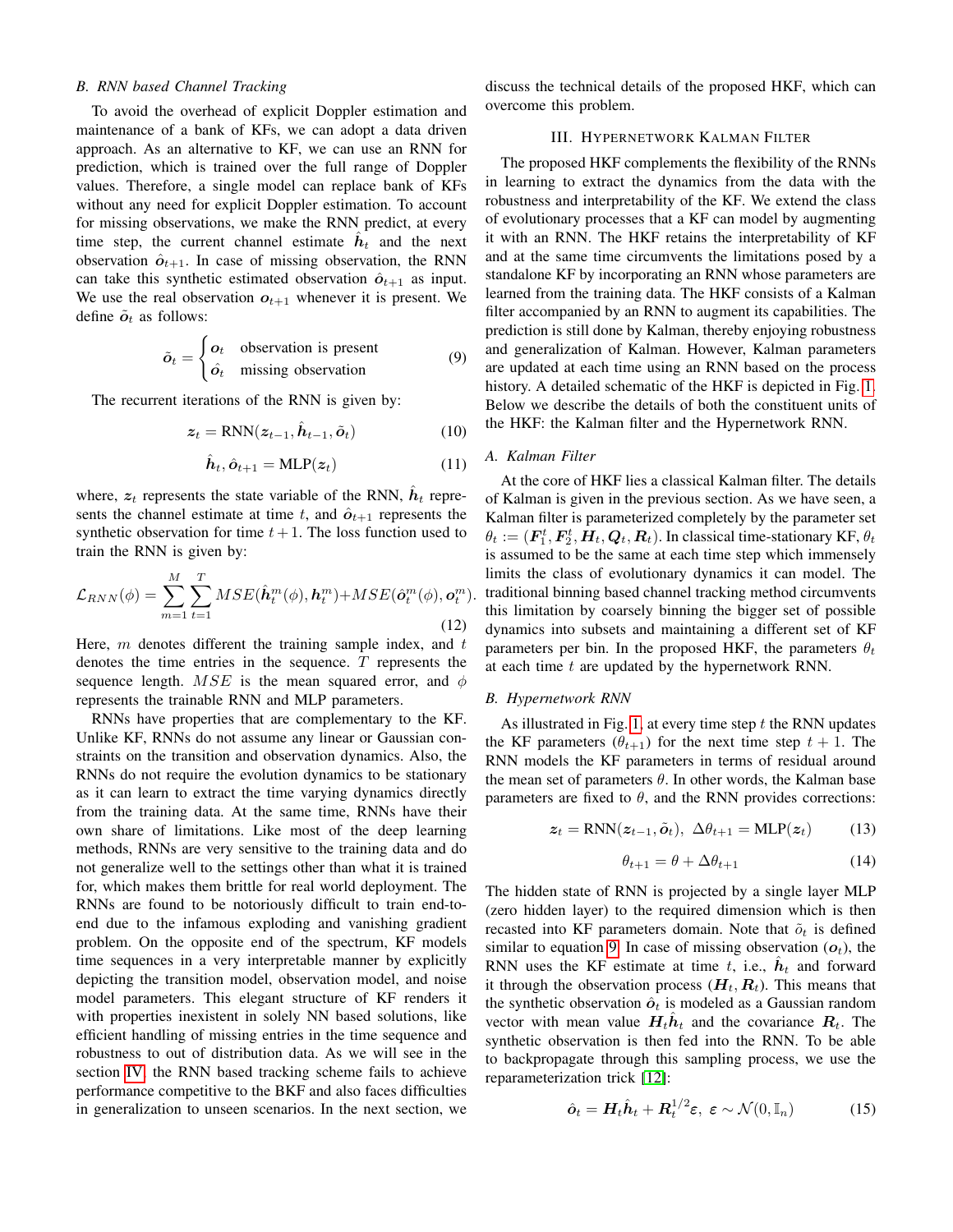

<span id="page-3-2"></span>Fig. 1. *Illustration of Hypernetwork Kalman Filter.* Each shaded block represents one inference iteration of the HKF, where  $\theta$  denotes the base set of KF parameters around which the RNN models the residual  $\Delta\theta_t$ ,  $\theta_t$  is the final KF parameters at step t,  $z_t$  is the RNN state variable,  $o_t$  and  $\hat{o}_t$  are the real and synthetic observation respectively, and  $\psi$  represents the trainable parameters of the HKF. The RNN extracts the time varying dynamics of the underlying process and informs the KF, at every step, with the optimal set of KF parameters.

In the channel tracking problem, we assume that  $H_t$  is set to identity and  $R_t$  is a diagonal matrix with diagonal elements given by the vector  $\mathbf{R}_{diag}$ . Then, the sampling operation can be simplified to  $\mathbf{R}_{diag}^{1/2}\odot\mathbf{\varepsilon}$ .

#### *C. Hypernetwork Kalman filter*

The HKF, at every step, has access to the base set of KF parameters. The stationary base parameters are given by  $\theta = (F_1, F_2, H, Q, R)$ . The hypernetwork RNN models the correction term for them. In our experiments for channel tracking, we assume a perfect knowledge of the measurement process, i.e., the measurement matrix  $H$  is identity, and the SNR is perfectly known/estimated. Therefore, the observation noise covariance matrix  $\boldsymbol{R}$  is diagonal with entries that are determined by the genie SNR value. The KF parameters which varies across different Doppler scenarios are  $\bm{F}_1^t, \bm{F}_2^t$ , and  $\bm{Q}_t$ . Hence, the RNN only models residuals in these parameters, i.e.,  $\Delta \theta_{t+1} = {\Delta \mathbf{F}_1^{t+1}, \Delta \mathbf{F}_2^{t+1}, \Delta \mathbf{Q}_{t+1}}$ . In our experiments, we set  $F_1$  to identity matrix,  $F_2$  to zero matrix, and  $Q$  to KF process covariance matrix averaged across the entire training dataset. The loss function used to train the HKF is given by:

$$
\mathcal{L}_{HKF}(\psi) = \sum_{m=1}^{M} \sum_{t=1}^{T} MSE(\hat{\boldsymbol{h}}_t^m(\psi), \boldsymbol{h}_t^m)
$$
(16)

Here,  $\psi$  represents the trainable parameters of the HKF (hypernetwork RNN and the associated MLP).

## IV. EXPERIMENTS

<span id="page-3-1"></span>For channel tracking, we have generated a dataset consisting of 15 Doppler values and then binned them into 5 mutually exclusive and collectively exhaustive bins. For binning, we use the genie Doppler information to use the correct bin for each channel sequence. We use MATLAB for dataset generation with CDL-B channel profile. We have used 4096 tones for OFDM transmission at 4 GHz carrier frequency, delay spread of 100 ns, and sub-carrier spacing of 30 KHz. Table [I](#page-3-0) depicts the binning strategy used for our experiments, i.e., the Doppler values per bin followed by the corresponding

| Bin setup        |                     |                               |  |  |  |
|------------------|---------------------|-------------------------------|--|--|--|
| Bin index        | Doppler values (Hz) | corresponding velocity (kmph) |  |  |  |
| Bin <sub>0</sub> | 0, 30, 60           | 0.0, 8.0, 16.0                |  |  |  |
| Bin 1            | 70, 100, 130        | 18.0, 27.0, 35.0              |  |  |  |
| $\lim 2$         | 150, 210, 270       | 40.5, 56.6, 72.8              |  |  |  |
| Bin 3            | 300, 400, 500       | 81.0, 108.0, 135.0            |  |  |  |
| Bin 4            | 800, 1300, 1850     | 215.8, 350.7, 499.0           |  |  |  |
| <b>TABLE I</b>   |                     |                               |  |  |  |

Bin based discretization of Doppler spectrum

<span id="page-3-0"></span>User Equipment (UE) relative velocity. Our dataset contains 800 training channel instances, and 200 test channel instances per Doppler frequency. Each channel instance is 1500 OFDM symbols long. Unless specified otherwise, we use an SNR of 10 dB and a pilot ratio of 1 : 6, i.e., a noisy observation at every  $6^{th}$  time step. The evaluation metric in our experiments is MNSE as in equation [2](#page-1-3) measured in dB unit. Although any RNN can be used, we have used LSTM for the rest. To ensure a fair comparison across different learning based methods, we keep the size of the network hidden state  $(z)$  at  $2N$  for both the RNN and the hypernetwork RNN.

In terms of computational complexity, the HKF has the highest complexity followed by the RNN, further followed by the variants of KF. It should be noted that non-learning based methods, i.e., HKF, and BKF, have an extra computational overhead due to the Doppler estimation unit for Doppler shift estimation but the NN based methods doesn't need explicit Doppler information as they learn to extract the channel dynamics implicitly from the pilots.

## *A. Evaluation of different channel tracking schemes*

In the first experiment, we train one HKF on the entire dataset consisting of all the 15 Doppler values. To compare HKF against a standalone NN based baseline, we also train an LSTM on the similar settings. We compare both of these learned methods with genie KF (GKF) and BKF. The parameters of GKF is matched exactly to the Doppler value and obtained using the data generated from the same Doppler. Note that this approach would be prohibitively complex in practice, as we require to keep in infinite bank of Kalman filters, one for each Doppler. On the other hand, as mentioned before, the BKF is an intermediate solution, which only keeps a finite bank of Kalman filters, each one corresponding to a Doppler range. We have chosen five bins presented in Table [I.](#page-3-0) Table [II](#page-4-0) charts the evaluation results on the test data for all the 15 Doppler values. Our HKF performs consistently better than the standalone LSTM. A single HKF, without any genie Doppler information, outperforms the BKF baseline which requires genie Doppler information and 5 separate KFs. At higher Doppler frequencies, the HKF even outperforms the GKF, which uses a separate KF per Doppler.

#### <span id="page-3-3"></span>*B. Impact of increasing model capacity*

In this experiment, we study the effects of increasing the depth (complexity) of the HKF. We define HKF-2 as HKF but with 2 layers of LSTM. In Table. [II,](#page-4-0) we observe that increasing the depth of HKF leads to consistent performance boost for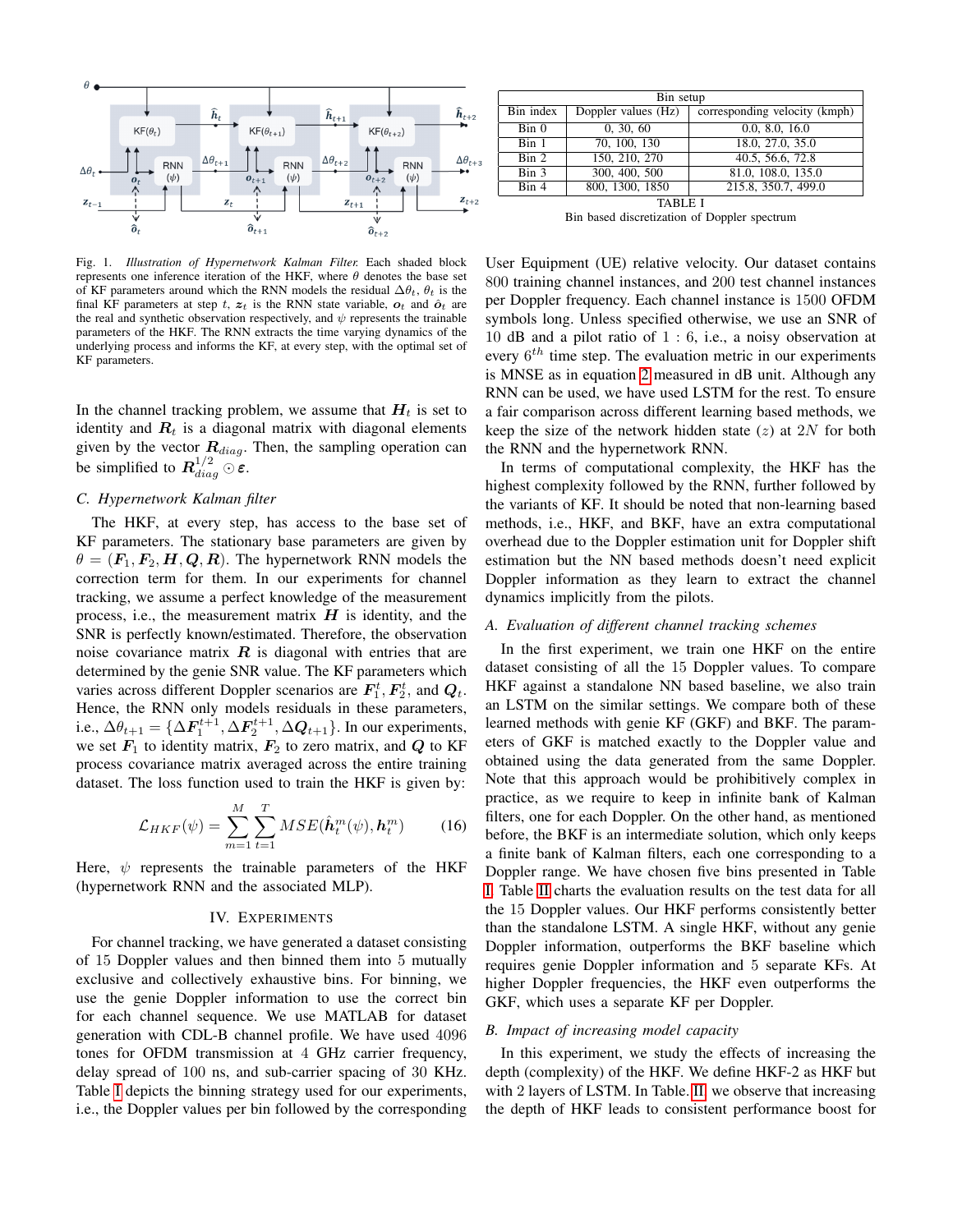| MNSE (in dB)     |          |          |             |            |          |
|------------------|----------|----------|-------------|------------|----------|
| Doppler          | GKF      | BKF      | <b>LSTM</b> | <b>HKF</b> | $HKF-2$  |
| 0 H <sub>z</sub> | -48.89   | $-31.78$ | $-18.05$    | $-29.99$   | $-31.86$ |
| 30 Hz            | $-32.60$ | $-32.60$ | $-22.16$    | $-30.59$   | $-30.62$ |
| 60 Hz            | $-31.40$ | $-28.47$ | $-26.77$    | $-30.76$   | $-30.92$ |
| 70 Hz            | $-30.64$ | $-28.84$ | $-26.63$    | $-30.75$   | $-30.95$ |
| $100$ Hz         | $-27.71$ | $-30.06$ | $-29.15$    | $-30.80$   | $-31.04$ |
| $130$ Hz         | $-28.89$ | $-26.96$ | $-29.23$    | $-30.82$   | $-31.22$ |
| $150$ Hz         | $-29.64$ | $-29.91$ | $-29.30$    | $-30.65$   | $-31.04$ |
| $210$ Hz         | $-31.76$ | $-30.76$ | $-29.19$    | $-30.62$   | $-30.80$ |
| 270 Hz           | $-30.66$ | $-28.61$ | $-29.12$    | $-30.33$   | $-30.44$ |
| 300 Hz           | $-29.68$ | $-30.18$ | $-29.27$    | $-30.20$   | $-30.22$ |
| 400 Hz           | $-30.24$ | $-29.98$ | $-28.15$    | $-29.48$   | $-29.38$ |
| 500 Hz           | $-29.55$ | $-28.85$ | $-27.90$    | $-28.72$   | $-28.63$ |
| 800 Hz           | $-26.70$ | $-18.75$ | $-25.59$    | $-26.47$   | $-26.55$ |
| 1300 Hz          | $-21.65$ | $-17.59$ | $-22.01$    | $-22.85$   | $-23.24$ |
| 1850 Hz          | $-16.86$ | $-15.25$ | $-18.29$    | $-19.18$   | $-19.67$ |

TABLE II

<span id="page-4-0"></span>Performance of HKF & HKF-2 (see [IV-B\)](#page-3-3) on a range of Doppler values compared against classical and standalone NN based baselines.

| MNSE (in dB)     |            |             |          |          |  |
|------------------|------------|-------------|----------|----------|--|
| Doppler          | <b>BKF</b> | <b>LSTM</b> | $HKF-1$  | $HKF-2$  |  |
| 50 Hz            | $-30.06$   | $-25.58$    | $-30.89$ | $-31.12$ |  |
| $120$ Hz         | $-28.12$   | $-27.99$    | $-30.62$ | $-31.05$ |  |
| 240 Hz           | $-29.87$   | $-28.90$    | $-30.49$ | $-30.64$ |  |
| 450 Hz           | $-29.65$   | $-27.63$    | $-29.18$ | $-29.07$ |  |
| $1500$ Hz        | $-17.99$   | $-19.52$    | $-20.94$ | $-21.27$ |  |
| <b>TABLE III</b> |            |             |          |          |  |

Evaluation on untrained Doppler values

<span id="page-4-1"></span>13 out of 15 Doppler frequencies. The result suggests that further improvements in the performance can be achieved by increasing the depth of the network.

## *C. Doppler interpolation*

In the following experiment, we evaluate the ability of different tracking schemes to interpolate to unseen Doppler scenarios, i.e., Doppler frequencies that are not present in the training dataset. For this experiment, we generate data for one extra Doppler per bin. In case of BKF, we use the genie Doppler information to pick the right bin for each test instance, i.e., we choose the KF belonging to the exact bin to which the test channel belongs. Depicted in Table. [III,](#page-4-1) our HKF and HKF-2 outperform LSTM on all the 5 Doppler frequencies and outperform BKF at 4 out of 5 cases without genie information.

This result is in agreement with our postulate that the HKF brings together the flexibility of the RNNs with out of domain generalization capability of the KF. The proposed HKF demonstrates better Doppler interpolation properties than both the classical baseline and solely NN based baseline. In the current experiment, the HKF-2 consistently outperforms the HKF-1, hence, we use HKF-2 for the next experiments.

## *D. Generalization properties*

In the next experiments, we investigate the performance of different schemes when extrapolated to settings beyond the training scenario. For the sake of completeness, we introduce HKF-G, a global version of HKF-2. The HKF-G shares the same model with HKF-2, but unlike HKF-2 which is trained on a single SNR value of 10 dB and a pilot ratio of 1 : 6, HKF-G is trained on SNR values uniformly sampled from the range  $5 - 15$  dB and pilot ratios uniformly sampled from the set  $\{1: 3, 1: 5, 1: 6, 1: 8, 1: 10\}$ . The idea is to see how much gain we get by training on a range of different scenarios.

*1) Generalization to untrained pilot ratios:* We start with generalization to different untrained pilot ratios. Table. [IV](#page-4-2) shows the evaluation results when both the LSTM and HKF-2, trained on a pilot ratio of 1 : 6, are evaluated on a pilot ratio of 1 : 3. An increased pilot frequency means more frequent observations of the underlying channel. Intuitively, increase in pilot frequency should lead to better channel estimates. As depicted in upper half of Table. [IV,](#page-4-2) the performance of HKF-2 improves by increasing the pilot frequency and it still remains competitive to the BKF. On the other hand, despite the more frequent observations, the LSTM completely collapses.

To increase the scope of our findings, we also evaluated our methods on unseen Doppler values combined with an untrained pilot ratio. The lower half of Table. [IV](#page-4-2) depicts the results when different schemes are evaluated on untrained Doppler values combined with an untrained pilot ratio of 1 : 3. For both the seen and unseen Doppler scenarios, the HKF-2 performs competitive to the BKF while the LSTM fails to generalize. The HKF-G, which includes this pilot ratio in the training phase, performs the best among others.

| MNSE (in dB)          |            |             |          |          |  |
|-----------------------|------------|-------------|----------|----------|--|
| Seen Doppler values   |            |             |          |          |  |
| Doppler               | <b>BKF</b> | <b>LSTM</b> | $HKF-2$  | HKF-G    |  |
| 0 Hz                  | $-35.33$   | $-18.63$    | $-34.77$ | $-35.15$ |  |
| 30 Hz                 | $-34.80$   | $-20.64$    | $-33.42$ | $-33.91$ |  |
| $60$ Hz               | $-31.33$   | $-20.21$    | $-33.11$ | $-33.47$ |  |
| 70 Hz                 | $-31.96$   | $-20.16$    | $-33.11$ | $-33.39$ |  |
| 100 Hz                | $-33.04$   | $-18.67$    | $-33.60$ | $-33.93$ |  |
| 130 Hz                | $-30.48$   | $-17.27$    | $-33.53$ | $-33.74$ |  |
| $150$ Hz              | $-33.09$   | $-16.16$    | $-33.41$ | $-33.62$ |  |
| $210$ Hz              | $-33.40$   | $-14.50$    | $-33.39$ | $-33.63$ |  |
| 270 Hz                | $-32.19$   | $-13.18$    | $-32.94$ | $-33.15$ |  |
| 300 Hz                | $-33.19$   | $-12.65$    | $-32.72$ | $-32.95$ |  |
| $400$ Hz              | $-32.90$   | $-11.33$    | $-32.08$ | $-32.36$ |  |
| 500 Hz                | $-32.26$   | $-10.57$    | $-31.51$ | $-31.90$ |  |
| 800 Hz                | $-28.06$   | $-10.52$    | $-29.61$ | $-30.43$ |  |
| 1300 Hz               | $-27.18$   | $-9.83$     | $-27.07$ | $-28.45$ |  |
| 1850 Hz               | $-25.30$   | $-7.60$     | $-24.17$ | $-26.53$ |  |
| Unseen Doppler values |            |             |          |          |  |
| $50$ Hz               | $-32.60$   | $-20.66$    | $-33.27$ | $-33.68$ |  |
| $120$ Hz              | $-31.51$   | $-17.68$    | $-33.63$ | -33.89   |  |
| $240$ Hz              | $-32.87$   | $-13.70$    | $-33.18$ | $-33.40$ |  |
| 450 Hz                | $-32.69$   | $-10.90$    | $-31.85$ | $-32.15$ |  |
| 1500 Hz               | $-27.28$   | $-7.71$     | $-25.40$ | $-27.04$ |  |
| TABLE IV              |            |             |          |          |  |

Evaluation on untrained pilot ratio of 1 : 3

<span id="page-4-2"></span>In the preceding experiment, we experimented with an increased pilot frequency of 1 : 3. In the following experiment, we perform a similar experiment but with a reduced pilot frequency of  $1:10$ . Intuitively, a decrease in pilot frequency would lead to degradation in the performance as there are less frequent observations available to estimate the channel. Table[.V](#page-5-0) depicts the results when different schemes are evaluated on an untrained pilot ratio of 1 : 10 combined with seen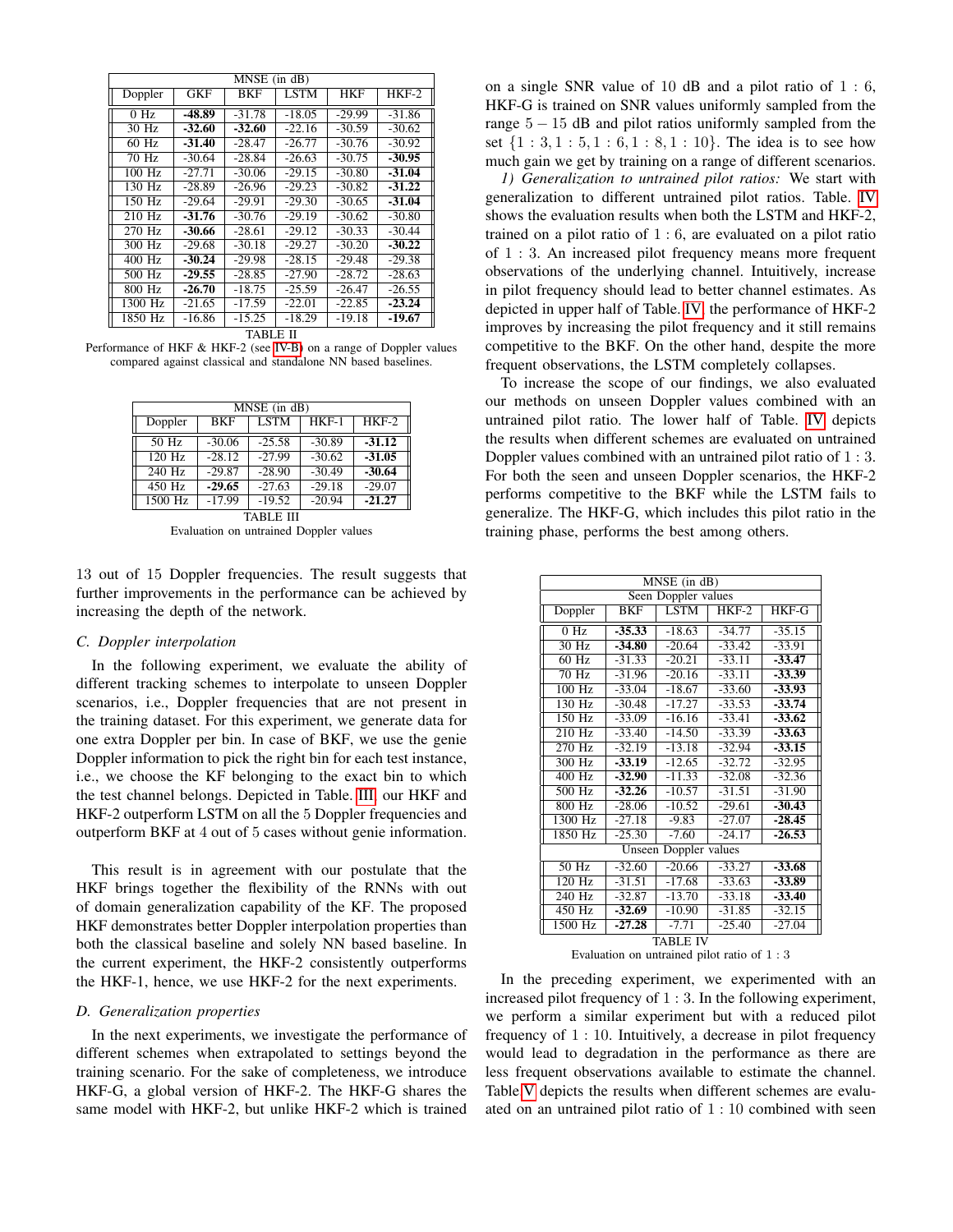and unseen Doppler instances. Similar to the previous results, the HKF-2 remains competitive to the BKF while the LSTM collapses. Owing to its more diverse training, the HKF-G fares much better than the other tracking methods.

| $MNSE$ (in $dB$ )   |                       |         |          |              |  |  |
|---------------------|-----------------------|---------|----------|--------------|--|--|
| Seen Doppler values |                       |         |          |              |  |  |
| Doppler             | <b>BKF</b>            | LSTM    | $HKF-2$  | <b>HKF-G</b> |  |  |
| 0 Hz                | $-28.56$              | $-4.55$ | $-20.44$ | $-26.16$     |  |  |
| $30$ Hz             | $-31.70$              | $-5.55$ | $-19.52$ | $-26.93$     |  |  |
| $60$ Hz             | $-25.80$              | $-4.85$ | $-18.62$ | $-27.29$     |  |  |
| $70$ Hz             | $-26.16$              | $-4.31$ | $-20.68$ | $-25.30$     |  |  |
| $100$ Hz            | $-27.59$              | $-3.29$ | $-23.47$ | $-27.39$     |  |  |
| $130$ Hz            | $-23.34$              | $-2.11$ | $-23.56$ | $-27.17$     |  |  |
| 150 Hz              | $-26.00$              | $-1.34$ | $-25.07$ | $-27.63$     |  |  |
| 210 Hz              | $-27.90$              | $-0.32$ | $-24.87$ | $-27.60$     |  |  |
| $270$ Hz            | $-24.41$              | 0.34    | $-25.54$ | $-27.22$     |  |  |
| 300 Hz              | $-26.77$              | 0.54    | $-21.16$ | $-27.09$     |  |  |
| $400$ Hz            | $-26.86$              | 1.07    | $-24.04$ | $-25.95$     |  |  |
| 500 Hz              | $-24.77$              | 1.34    | $-23.30$ | $-24.71$     |  |  |
| 800 Hz              | $-10.36$              | 1.95    | $-18.95$ | $-20.80$     |  |  |
| 1300 Hz             | $-9.50$               | 2.19    | $-10.90$ | $-15.45$     |  |  |
| 1850 Hz             | $-7.25$               | 2.23    | $-5.18$  | $-11.10$     |  |  |
|                     | Unseen Doppler values |         |          |              |  |  |
| 50 Hz               | $-27.74$              | $-5.11$ | $-23.34$ | $-24.83$     |  |  |
| 120 Hz              | $-25.32$              | $-2.39$ | $-23.31$ | $-27.41$     |  |  |
| 240 Hz              | $-26.43$              | 0.07    | $-24.40$ | $-27.38$     |  |  |
| 450 Hz              | $-26.28$              | 1.19    | $-24.14$ | $-25.38$     |  |  |
| 1500 Hz             | $-10.21$              | 2.22    | $-8.08$  | $-12.28$     |  |  |
| TABLE V             |                       |         |          |              |  |  |

Evaluation on untrained pilot ratio of 1 : 10

<span id="page-5-0"></span>*2) Generalization to untrained SNR values:* In the following experiments, we study the generalization properties of different schemes to different noise levels. Both the LSTM, and the HKFs, trained on an SNR of 10 dB, are evaluated on two different SNRs of 5 dB and 15 dB. Table. [VI](#page-5-1) shows the finding when different schemes are evaluated on an untrained SNR of 5 dB with seen and unseen Doppler instances. Evident from the Table. [VI,](#page-5-1) the performance of LSTM degrades significantly. On the other hand, the HKF-2 performs comparable to the HKF-G and even outperforms the BKF at certain instances.

Next, we evaluate different methods on an untrained SNR of 15 dB. Tables. [VII](#page-5-2) charts the findings of our experiments when different schemes are evaluated on seen and unseen Doppler scenarios. Similar to the prior experiment, the LSTM fails to generalize to a new SNR while the HKF-G performs the best. The HKF-2, despite being trained on a single SNR (10 dB) far away from the test SNRs (5 dB and 10 dB), performs competitive to the HKF-G and BKF. The HKF-2 performs comparable to BKF in low-to-mid frequency range and outperforms it at higher frequency range.

## V. CONCLUSION

Exclusive neural network based solutions to channel tracking problem generalize poorly to unseen scenarios with significant performance degradation. On the other hand, although Kalman filter generalizes well to different SNR and observation patterns, it needs to be adapted continually to changing channel dynamics. We propose a hypernetwork Kalman filter

| MNSE (in dB)             |            |             |          |              |  |
|--------------------------|------------|-------------|----------|--------------|--|
| Seen Doppler values      |            |             |          |              |  |
| Doppler                  | <b>BKF</b> | <b>LSTM</b> | $HKF-2$  | <b>HKF-G</b> |  |
| $0$ Hz                   | $-28.62$   | $-15.83$    | $-27.15$ | $-28.84$     |  |
| $30$ Hz                  | $-29.81$   | $-17.18$    | $-27.30$ | $-28.44$     |  |
| $60$ Hz                  | $-25.08$   | $-18.46$    | $-27.79$ | $-28.65$     |  |
| $70$ Hz                  | $-25.67$   | $-18.11$    | $-27.85$ | $-28.56$     |  |
| $100$ Hz                 | $-26.56$   | $-18.81$    | $-27.92$ | $-28.57$     |  |
| 130 Hz                   | $-23.50$   | $-18.64$    | $-27.99$ | $-28.47$     |  |
| 150 Hz                   | $-26.88$   | $-18.83$    | $-27.81$ | $-28.31$     |  |
| 210 Hz                   | $-27.32$   | $-19.26$    | $-27.54$ | $-28.13$     |  |
| 270 Hz                   | $-25.59$   | $-19.81$    | $-27.07$ | $-27.69$     |  |
| 300 Hz                   | $-26.83$   | $-19.68$    | $-26.79$ | $-27.50$     |  |
| 400 Hz                   | $-26.57$   | $-19.44$    | $-25.92$ | $-26.78$     |  |
| 500 Hz                   | $-25.63$   | $-19.52$    | $-25.13$ | $-26.16$     |  |
| 800 Hz                   | $-17.90$   | $-19.42$    | $-23.64$ | $-24.19$     |  |
| 1300 Hz                  | $-16.77$   | $-16.94$    | $-20.93$ | $-21.31$     |  |
| 1850 Hz                  | $-14.62$   | $-14.83$    | $-18.20$ | $-18.31$     |  |
| Unseen<br>Doppler values |            |             |          |              |  |
| $50$ Hz                  | $-26.61$   | $-18.17$    | $-27.74$ | $-28.64$     |  |
| $120$ Hz                 | $-24.64$   | $-18.59$    | $-27.91$ | $-28.49$     |  |
| $240$ Hz                 | $-26.58$   | $-19.18$    | $-27.29$ | $-27.79$     |  |
| $450$ Hz                 | $-26.28$   | $-19.58$    | $-25.55$ | $-26.40$     |  |
| 1500 Hz                  | $-17.17$   | $-14.85$    | $-19.23$ | $-19.37$     |  |
| TABLE VI                 |            |             |          |              |  |

Evaluation on untrained SNR of 5 dB

<span id="page-5-1"></span>

| MNSE (in dB)               |            |             |          |          |
|----------------------------|------------|-------------|----------|----------|
| Seen Doppler values        |            |             |          |          |
| Doppler                    | <b>BKF</b> | <b>LSTM</b> | $HKF-2$  | HKF-G    |
| $0$ Hz                     | $-34.00$   | $-18.76$    | $-33.70$ | $-33.26$ |
| 30 Hz                      | $-34.56$   | $-22.61$    | $-31.84$ | $-32.01$ |
| $60 \overline{\text{Hz}}$  | $-31.08$   | $-27.59$    | $-32.11$ | $-32.34$ |
| $70$ Hz                    | $-30.96$   | $-29.33$    | $-32.24$ | $-32.44$ |
| $100$ Hz                   | $-32.84$   | $-31.31$    | $-32.16$ | $-32.63$ |
| $130$ Hz                   | $-29.53$   | $-31.72$    | $-32.59$ | $-32.89$ |
| $150$ Hz                   | $-32.29$   | $-30.41$    | $-32.46$ | $-32.65$ |
| $210$ Hz                   | -33.98     | $-30.74$    | $-32.24$ | $-32.62$ |
| 270 Hz                     | $-31.05$   | $-29.89$    | $-31.82$ | $-32.08$ |
| $300 \overline{\text{Hz}}$ | $-33.28$   | $-31.56$    | $-31.55$ | $-31.90$ |
| $400$ Hz                   | $-33.22$   | $-29.48$    | $-30.59$ | $-31.01$ |
| $500$ Hz                   | $-31.71$   | $-29.95$    | $-29.69$ | $-30.12$ |
| $800$ Hz                   | $-19.11$   | $-23.72$    | $-27.74$ | $-27.72$ |
| 1300 Hz                    | $-17.95$   | $-23.10$    | $-24.18$ | $-23.92$ |
| 1850 Hz                    | $-15.52$   | $-18.98$    | $-20.08$ | $-19.62$ |
| Unseen Doppler values      |            |             |          |          |
| $50 \overline{\text{Hz}}$  | $-32.78$   | $-27.08$    | $-32.44$ | $-32.59$ |
| 120 Hz                     | $-30.79$   | $-29.08$    | $-32.28$ | $-32.74$ |
| 240 Hz                     | $-32.79$   | $-30.36$    | $-32.05$ | $-32.37$ |
| 450 Hz                     | $-32.80$   | $-29.14$    | $-30.20$ | $-30.62$ |
| 1500 Hz                    | $-18.35$   | $-20.15$    | $-21.82$ | $-21.29$ |
| TABLE VII                  |            |             |          |          |

Evaluation on untrained SNR of 15 dB

<span id="page-5-2"></span>solution which reconciles the best part of both approaches. It was shown that a single HKF could be used on a wide range of Doppler values with good out of domain generalization. We believe these neural augmentation approaches are well suited for maximal utilization of the domain knowledge.

## **ACKNOWLEDGMENT**

The authors would like to thank Pouriya Sadeghi and Supratik Bhattacharjee for many fruitful discussions.